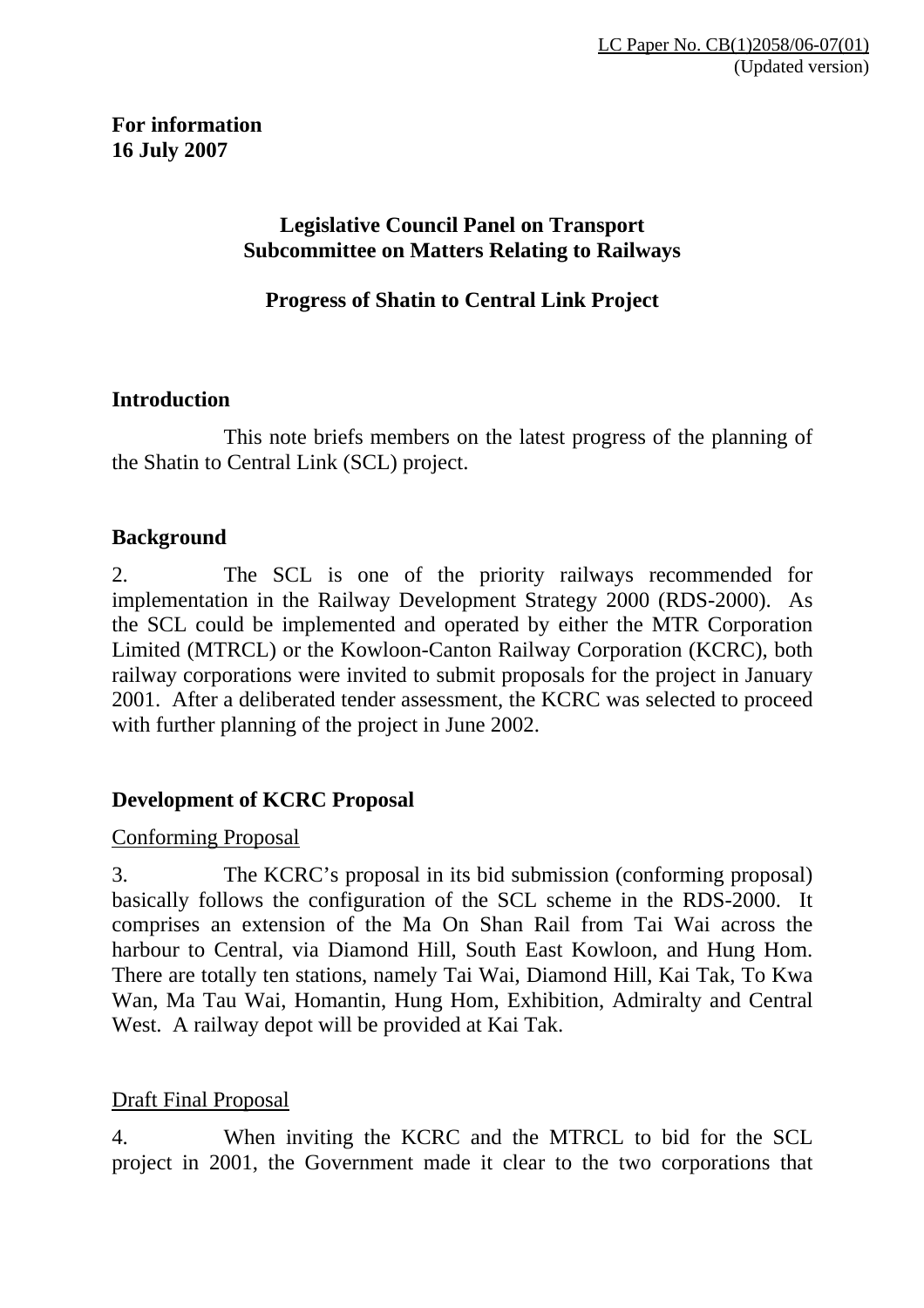subsequent to the bidding, the Government may discuss aspects of any proposed changes and thereafter a Final Proposal should be developed by incorporating those additional or revised details submitted by the successful bidder and accepted by Government, together with revised details required by Government.

5. In light of the foregoing, Government and the KCRC have further considered how to refine and improve KCRC's conforming proposal. Subsequently, the KCRC suggested various new proposals including providing an automated people mover (APM) system at Tsz Wan Shan and Whampoa respectively, making provision for future construction of a station at Hin Keng, adding a new station at Causeway Bay North, relocating the SCL Admiralty Station to the immediate proximity of the MTR Admiralty Station, relocating the SCL Central West Station to some where near the Botanical Garden, and replacing the To Kwa Wan Station and the Ma Tau Wai Station by a single station at Ma Tau Kok.

6. The KCRC has also examined the idea of extending the East Rail across the harbour to form the cross harbour section of the SCL and extending the Ma On Shan Rail (MOSR) to Hung Hom to join the Kowloon Southern Link and the existing West Rail to Tuen Mun. Under this alternative scheme, the KCR network will provide a direct north-south railway corridor (north-south line) from the boundary to Central via the East Rail and also a direct east-west railway corridor (east-west line) from Ma On Shan to Tuen Mun via urban Kowloon. It will provide direct rail services and reduce the interchange movements at Hung Hom from a three-way interchange to a two-way interchange. The KCRC concluded that this alternative scheme would produce larger transport benefits than the original scheme of directly extending the Ma On Shan Rail across the harbour.

7. In February 2004, the KCRC put forward a SCL preferred proposal for consultation with the Legislative Council and the relevant District Councils. In response to the comments received from these fora, the KCRC incorporated further improvements to the preferred proposal including reducing the size of the SCL depot proposed to be located at Kai Tak to accommodate the planning initiative under the Kai Tak Planning Review. Subsequently, the KCRC submitted a Draft Final Proposal (DFP) to Government in September 2004. This Sub-Committee was briefed on the above developments on 16 February 2004, 3 June 2004, 4 March 2005 and 5 January 2007.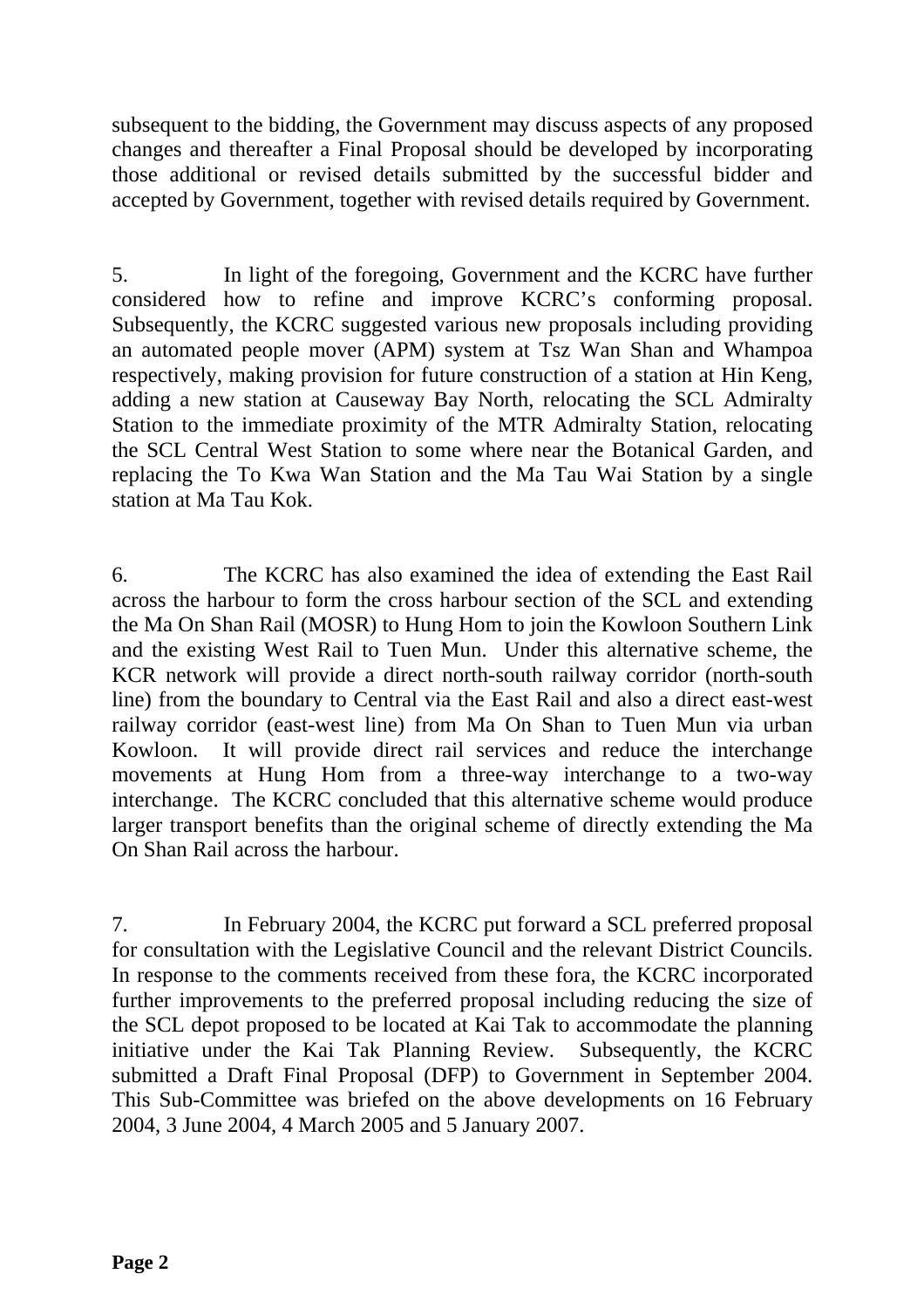8. In summary, the SCL scheme in the KCRC's DFP comprises the east-west line and the north-south line, and ten stations, namely Tai Wai, Diamond Hill, Kai Tak, Ma Tau Kok, Homantin, Hung Hom, Causeway Bay North, Exhibition, Admiralty and Central South as well as two APM systems. The alignment of the DFP is shown on the left at **Annex A**.

#### **SCL Merger Scheme**

A

9. Alongside with the planning for the SCL, the Government invited the MTRCL and the KCRC to discuss the rail merger in February 2004. One of the key issues for their merger discussion is the early resolution of the interchange arrangements for the SCL. Subsequently, the MTRCL and the KCRC jointly developed a SCL scheme (Merger Scheme) to be implemented under the merger scenario and submitted a project proposal on the Merger Scheme to Government in July 2005.

10. The KCRC's DFP and the Merger Scheme developed by the two railway corporations are broadly similar in terms of the railway alignment. Both schemes have adopted the proposal of extending the East Rail across the harbour to form the fourth rail harbour crossing of the SCL. Provision is also made for a future Hin Keng Station. There are certain differences between the two schemes. Under the Merger Scheme, -

- (a) fully integrated KCR/MTR interchange stations will be provided at Diamond Hill (DIH), Homantin  $(HMT)^1$ , Exhibition (EXH) and Admiralty (ADM);
- (b) it is suggested that the location of the Central South (CES) Station should be re-visited;
- (c) the Causeway Bay North (CBN) Station in the DFP will be deleted in view of the possible serious disruption to traffic in Causeway Bay area arising from the construction of the station and the low cost-effectiveness of providing the station under the merger scenario;
- (d) the single Ma Tau Kok (MTK) Station in the DFP will be replaced with two stations: To Kwa Wan (TKW) Station and Ma Tau Wai (MTW) Station with the purpose of further enhancing the railway

 $\overline{a}$ 

<sup>1</sup> Integrated interchange will be provided if the proposed Kwun Tong Line Extension is to be proceeded with.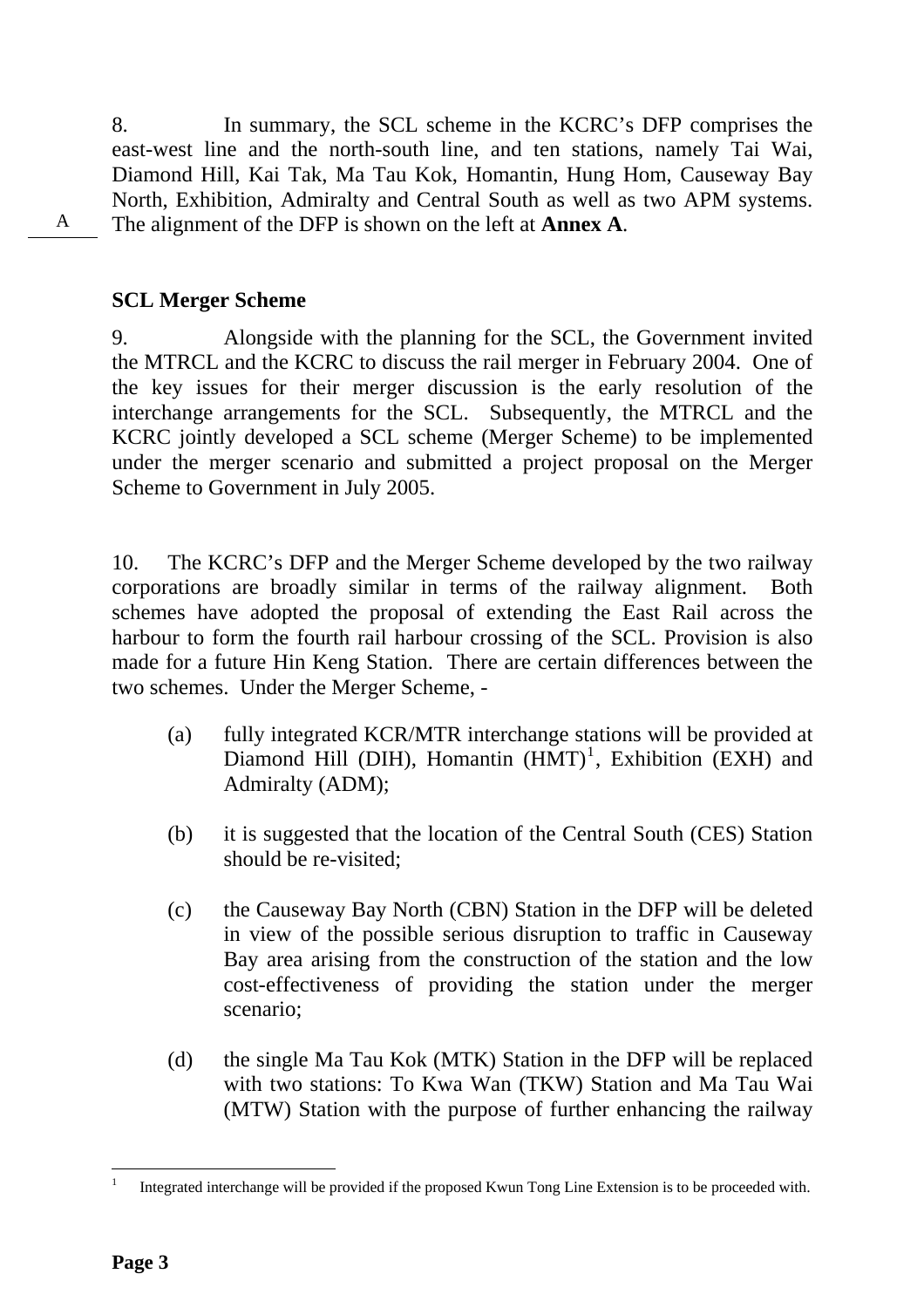service in the area, despite there is insufficient transport demand for providing two stations;

- (e) the Exhibition (EXH) Station in the DFP will be relocated from Harbour Road to the existing public transport interchange site in Wanchai North to better cope with the development in the area and provide better interchange with the future North Hong Kong Island Line;
- (f) it is suggested that alternative options to meet the transport demands in Tsz wan Shan area should be explored taking into account the existing public transport services and pedestrian facilities in the area; and
- (g) the Whampoa APM in the DFP will be deleted. Instead, the MTRCL proposed the Kwun Tong Line Extension to be implemented as a separate MTR project.

11. In summary, the Merger Scheme comprises the east-west line and the north-south line as in the DFP and ten stations, namely Tai Wai, Diamond Hill, Kai Tak, To Kwa Wan, Ma Tau Wai, Homantin, Hung Hom, Exhibition, Admiralty and Central South. The alignment of the Merger Scheme is shown on the right at **Annex A**.

A

12. Further study of the Merger Scheme is required to develop the above proposals to a detailed level for railway scheme gazetting purpose.

# **Further Changes and Major Issues to be Addressed**

Changes in Light of Planning Reviews at Kai Tak and Wan Chai

13. In light of the current Kai Tak Planning Review, the KCRC and MTRCL have undertaken a review on the railway tunnel alignment within the Kai Tak area and the location of the Kai Tak Station, and based on the public's views on the Kai Tak Planning, a study on the technical feasibility of relocating the SCL depot from Kai Tak to Diamond Hill. The study concluded that the proposed relocation would be technically feasible.

14. In connection with the Kai Tak planning, there are also requests from the public to consider alternative alignments and station locations for the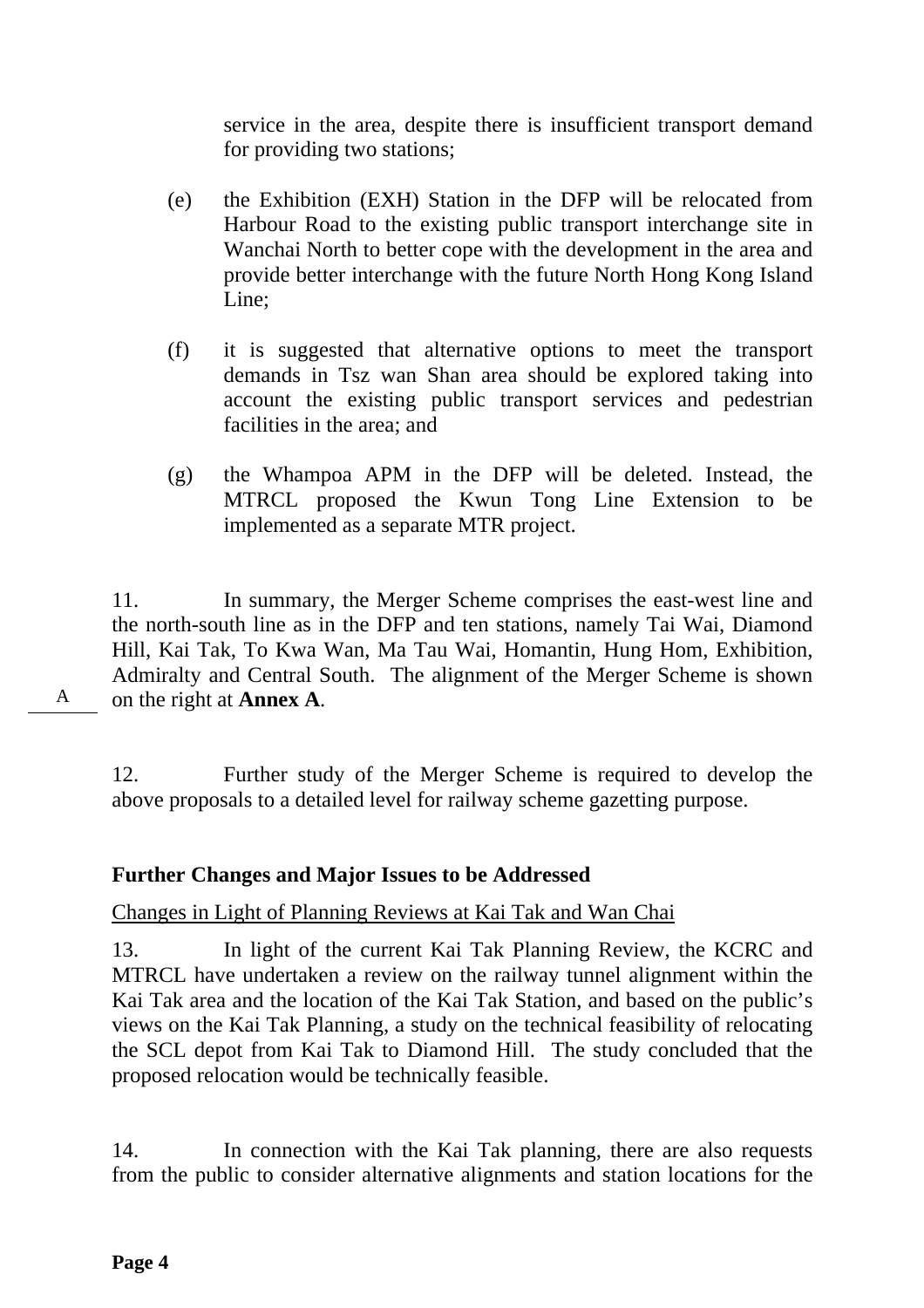SCL in To Kwa Wan area. Currently, both DFP and Merger Scheme suggest that the SCL railway tunnel should run along To Kwa Wan Road with station(s) to be provided underneath the road. In light of the requests, the railway corporations have studied various options, including providing a station at Kowloon City Road, Tam Kung Road or Ma Tau Chung Road. The study concludes that the proposed alignment in the DFP and Merger Scheme would be the most desirable arrangement that could overcome the various constraints encountered in the area and avoid unnecessary private land resumption.

15. According to the original planning in 2002, the proposed population in the Kai Tak planning area is up to 260,000 but the current planning is about 80,000. This will affect the viability, from transport demand consideration, of providing both the To Kwa Wan Station and the Ma Tau Wai Station. It is sufficient to provide a single Ma Tau Kok Station along To Kwa Wan Road. However the Multi-purpose Stadium Complex (MPSC) at Kai Tak will also have an impact on the decision. Concern has been raised over crowd management problems if the station is too close. Further review of this issue will be required.

16. Government departments are also in discussion with the KCRC/MTRCL regarding the Wan Chai Development Phase II (WDII) Review, in particular, the interface issues with the proposed planning in the area and the Central-Wan Chai Bypass, the construction of the SCL Exhibition Station in conjunction with the reprovisioning of the Wan Chai North Public Transport Interchange, and the Harbour Road Indoor Game Hall and Training Pool.

#### Other Major Issues to be Addressed

17. The major issues that need to be addressed, including -

# (i) Provision of the SCL Depot

18. The railway corporations' study indicates that shifting the SCL depot to Diamond Hill would be technically feasible. However, further work would be required to examine its impact on the nearby developments and facilities, including environmental, traffic, air ventilation and visual aspects, and to propose any mitigation measures. According to the KCRC, a depot in the urban area is essential for the effective operation of the SCL. Currently, the proposed Diamond Hill site for the SCL depot is zoned as Comprehensive Development Area. The relevant bureau has agreed that the SCL depot can be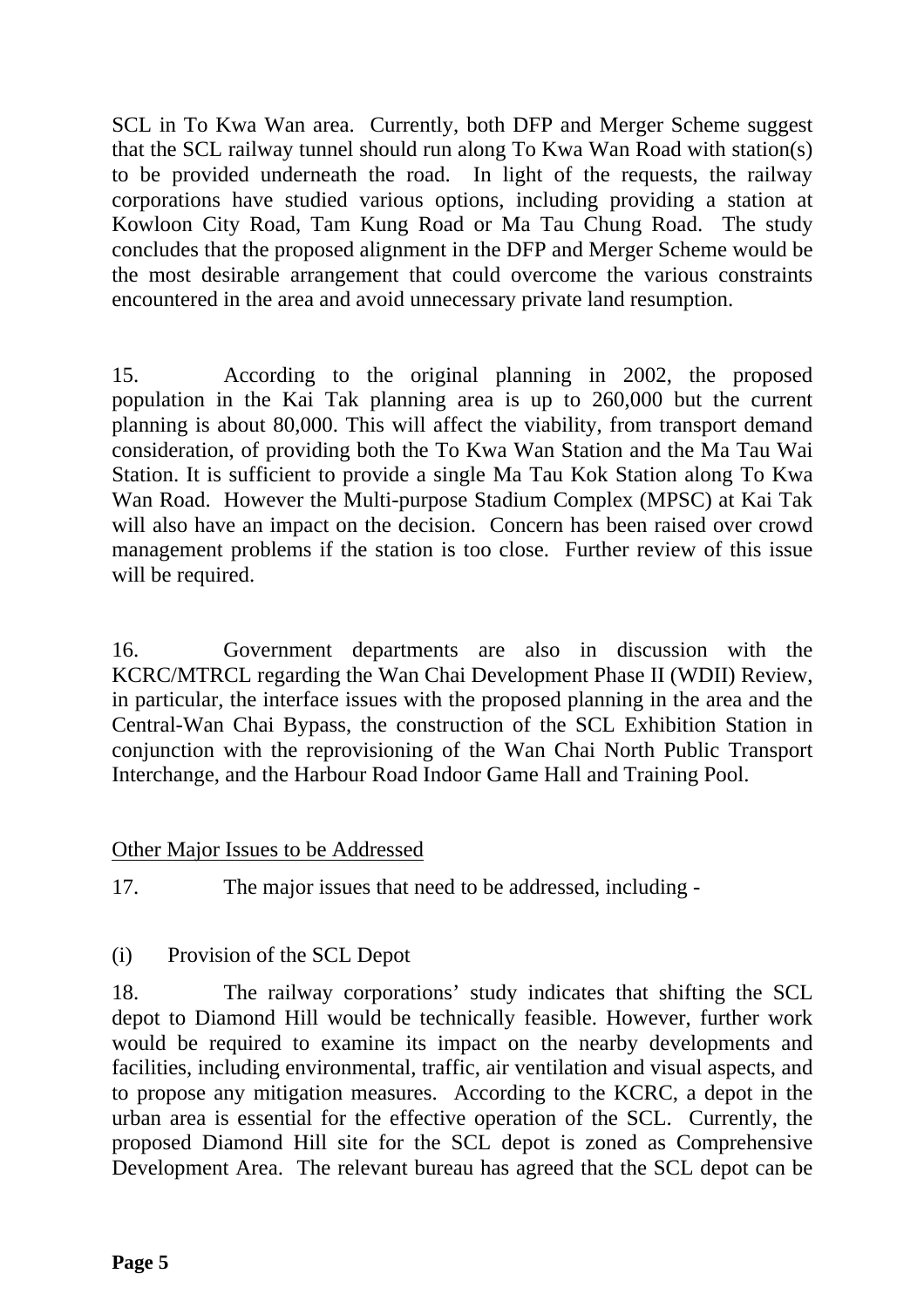developed in conjunction with the future developments in the area. The railway corporations will also study using a 'semi-submerged' design for the SCL depot with an aim to further alleviating its impact to the surroundings.

# (ii) Provision of the South Ventilation Building

19. In light of the reduced reclamation in the WDII project, the KCRC proposed integrating the South Ventilation Building for the cross-harbour section of the SCL with the proposed Causeway Bay North Station. There are views from the public expressing reservation to this station. If it is not to be provided, alternative site for the ventilation building will have to be identified.

# (iii) Reprovisioning of the International Mail Centre

20. The existing International Mail Centre (IMC) at Hung Hom is situated along the proposed alignment of the SCL. Work is in hand to see if the IMC has to be relocated and, if yes, possible site for such relocation has to be identified.

# (iv) Funding Approach

21. According to the rail merger proposal, the Government would have the discretion in deciding whether to adopt the ownership approach or the concession approach for implementing new railway projects, including the SCL, which are not natural MTR-extensions. Under the ownership approach, the post merger corporation (MergeCo) would fund, plan, construct and operate the SCL. Subject to the predicted financial viability of the project, Government would provide funding support in some forms to the MergeCo. On the other hand, under the concession approach, Government would fund the construction of the new railway and MergeCo would be granted a service concession to operate the new railway based on financial terms to be determined according to a preagreed mechanism.

# **Implementation Programme**

22. The implementation programme for the SCL will be dependent on the progress of the Kai Tak Planning Review in finalizing the development plan for Kai Tak and the Wan Chai Development Phase II Review in finalizing the scheme for the Central–Wan Chai Bypass, and the progress of the rail merger. As for now, the amendments to the Outline Zoning Plans (OZP) for Kai Tak and Wan Chai North were gazetted. It is anticipated that approval of the OZP for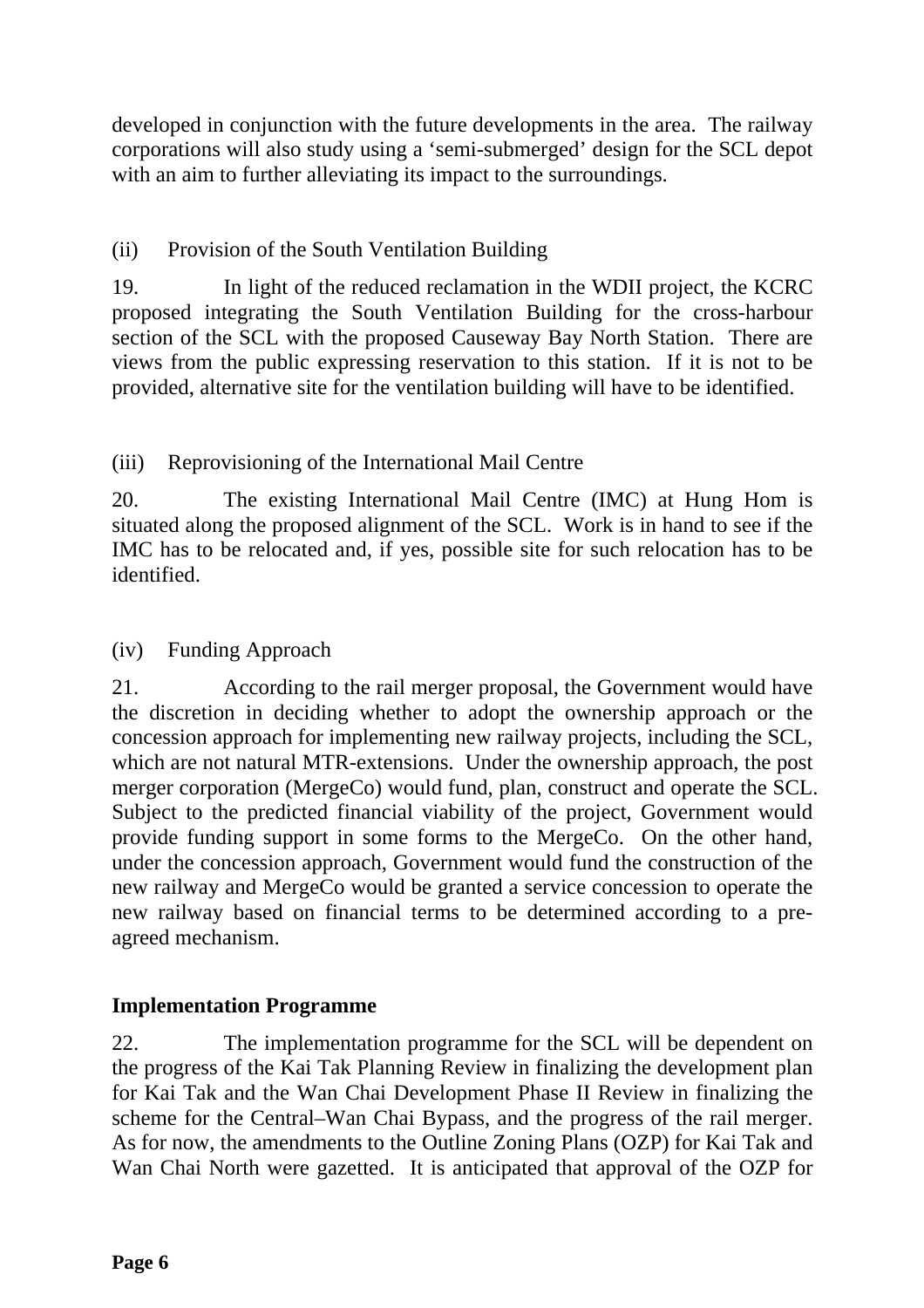Kai Tak under the Town Planning Ordinance can be obtained by the end of 2007. For Wan Chai North, approval of the OZP will be sought in early 2008. As regards the rail merger, the Merger Bill has received third reading on 8 June 2007. The whole legislative process will be completed if approval to the proposed amendments to the By-law and Regulations is given in July 2007.

#### **Way Forward**

23. The SCL remains a committed project for implementation. We will closely monitor the latest development of the Kai Tak Planning Review and the Wan Chai Development Phase II Review, and continue to stay in touch with the LegCo, District Councils concerned and the local communities in finalising the implementation details for the SCL project. We would further discuss with the railway corporations on the funding and implementation details and consider under which approach the project should be taken forward. The Administration has promised to make a decision on the way forward, including the scheme and timetable for the SCL within six months after the completion of the legislative process for the rail merger.

24. Members are invited to note the contents of this paper.

**Transport and Housing Bureau July 2007**